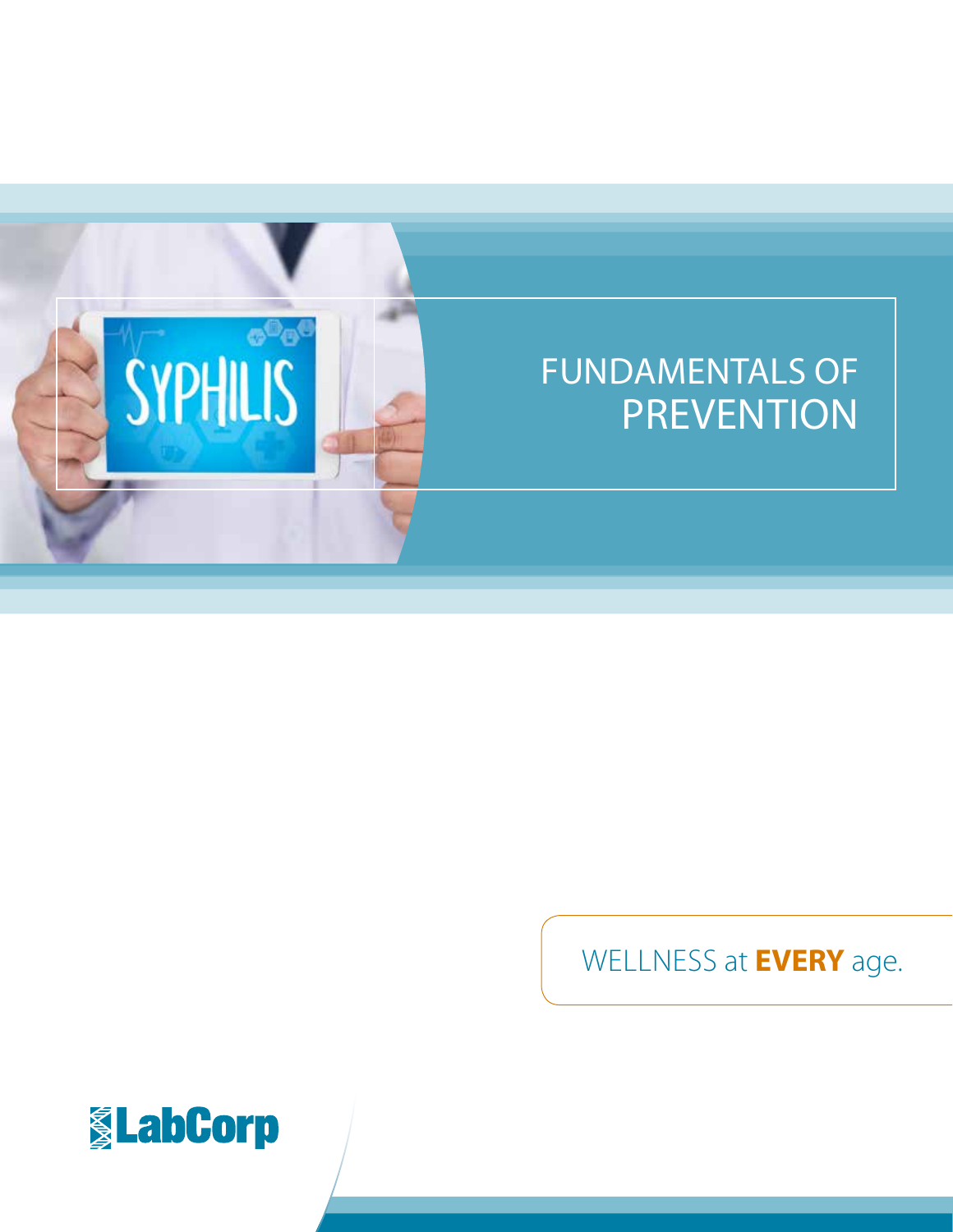# FUNDAMENTAL PREVENTION



# Actions you can take to help reverse this growing trend

# CDC and ACOG Testing Recommendations

CDC recommends any person with signs or symptoms suggestive of syphilis should be tested.<sup>2</sup> Also anyone with an oral, anal or vaginal sex partner who has been diagnosed with syphilis should be tested. Some patients should be tested (screened) for syphilis even if they do not have symptoms or know of a sex partner who has syphilis. Women who are sexually active should discuss their risk factors with a health care provider and ask whether they should be tested for syphilis.<sup>2</sup>

In addition providers should routinely test for syphilis in women who<sup>2</sup>:

- **•** Are living with HIV and are sexually active
- **•** Are taking PrEP for HIV prevention

# Testing for Pregnant Women

Because untreated syphilis in a pregnant woman can infect and possibly kill her developing baby, the CDC and ACOG recommend testing all pregnant women at the first prenatal visit and retest early in the third trimester and at delivery if at high risk.<sup>2,3</sup>

# "The Great Pretender"2

Syphilis is caused by a spirochete called *Treponema pallidum* and its symptoms can look like other diseases but follow a progression of stages that can last weeks, months or even years:<sup>2</sup>

#### **• Primary Stage**

- **•** Usually painless chancre at the entry point of infection
- **•** Multiple sores can be present
- **•** Last 3 to 6 weeks and heals with or without treatment
- **•** Left untreated, infection progresses to secondary stage
- **•** Highly contagious

#### **• Secondary Stage**

- **•** Appearance of skin rashes and/or mucous membrane lesions
- **•** May last a number of months
- **•** Symptoms will go away with or without treatment
- **•** Left untreated, infection progresses to latent and possibly tertiary stages

#### **• Latent Stage**

- **•** No visible signs or symptoms and is a dormant phase of infection
- **•** Early latent infection occurred within the past 12 months and if left untreated may progress to late latent stage
- **•** Late latent infection occurred more than 12 months and can last years or the entire lifetime

#### **• Tertiary Syphilis**

- **•** Rare and develops in subset of untreated syphilis infections
- **•** Appear 10-30 years after infection was first acquired
- **•** Can be fatal
- **•** Affect multiple organ systems including brain, nerves, eyes, heart, blood vessels, liver, bones and joints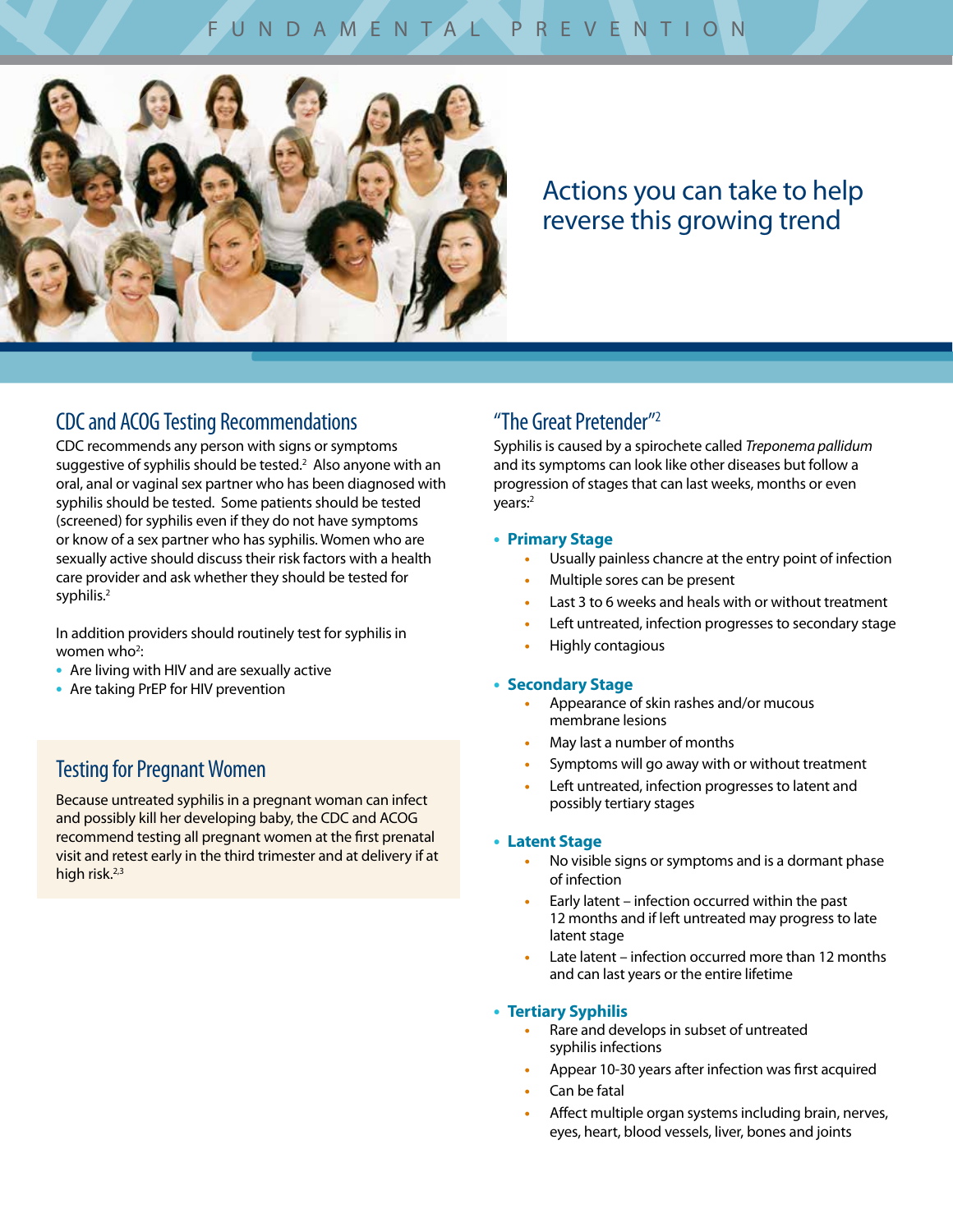There is a troubling rise in syphilis among women and newborns in the United States.<sup>1,2</sup> The CDC reported that during 2015-2016 overall rate of syphilis in US increased by 18%.<sup>1</sup> Rates of primary and secondary infection among women increased by 36%.<sup>1</sup> Increasing rates of syphilis among women has led to a steep rise in congenital syphilis – which occurs when syphilis passes from pregnant women to their babies.<sup>1</sup> Congenital syphilis is preventable through routine screening and timely treatment.<sup>1</sup>

# Diagnosing Syphilis

Diagnoses are more commonly made using two types of blood tests: nontreponemal tests and treponemal tests. Both tests are needed to confirm a diagnosis of syphilis.<sup>2</sup>

Treponemal tests (including FTA-ABS, TP-PA, various EIAs) detect antibodies specific for syphilis. The treponemal antibodies appear earlier than nontreponemal antibodies and can remain detectable during a person's lifetime, including after successful treatment. A positive treponemal screen test requires a nontreponemal test to be performed to confirm diagnosis and guide patient management decisions. Further treponemal testing may be indicated based on results.

Nontreponemal (RPR and VDRL) are inexpensive and are often used for screening. They are not specific for syphilis and can produce false-positive results, and if ordered alone, require a treponemal test for diagnosis. The "classical" testing sequence is nontreponemal followed by a treponemal test for persons with a reactive nontreponemal test.<sup>2</sup>

# Testing Options

**012005** Rapid Plasma Reagin (RPR) Test with Reflex to Quantitative RPR and Confirmatory *Treponema pallidum* Antibodies